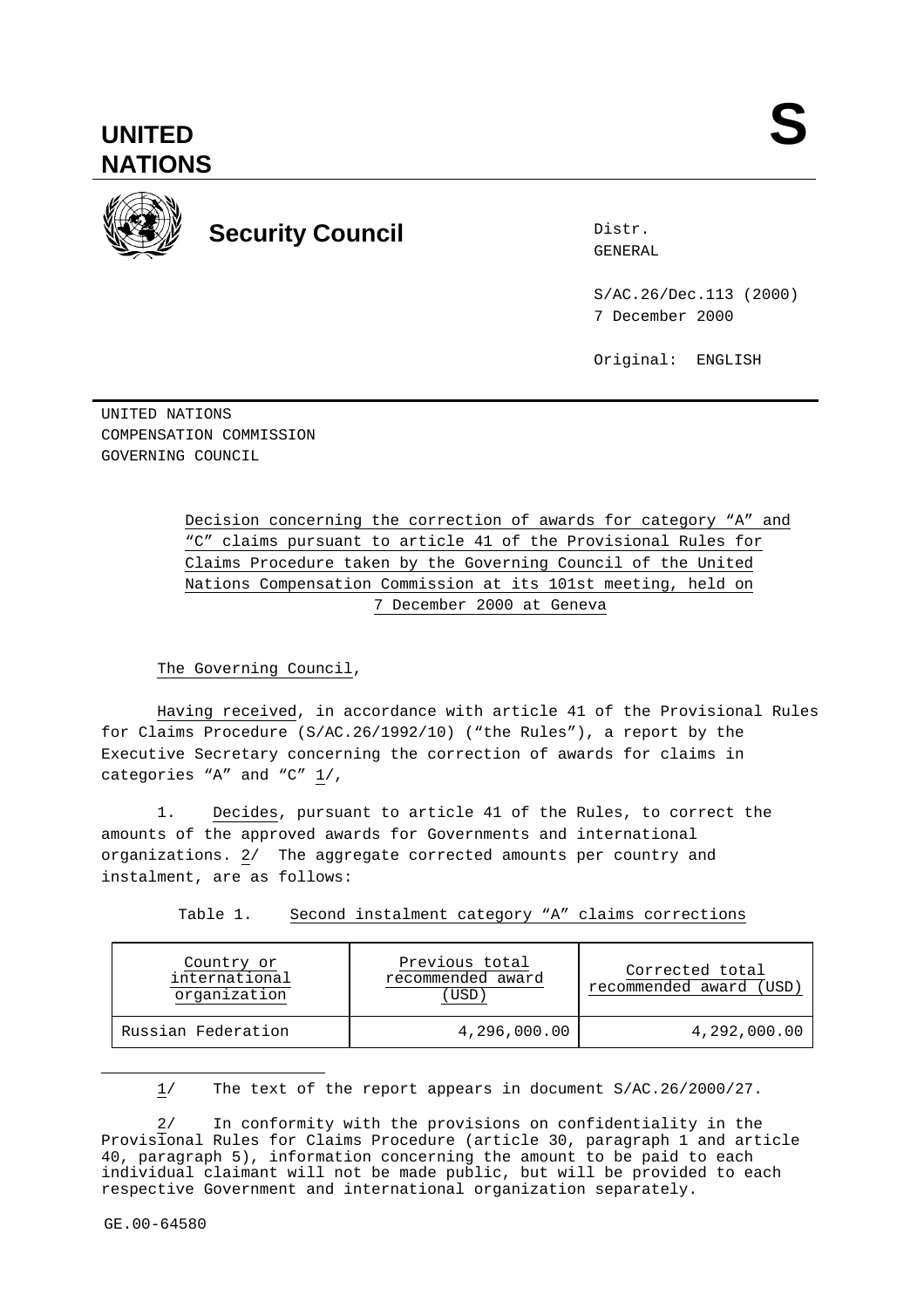| Table 2. |  |  |  |  |  | Fourth instalment category "A" claims corrections |
|----------|--|--|--|--|--|---------------------------------------------------|
|----------|--|--|--|--|--|---------------------------------------------------|

| Country or<br>international<br>organization | Previous total<br>recommended award (USD) | Corrected total<br>recommended award (USD) |
|---------------------------------------------|-------------------------------------------|--------------------------------------------|
| India                                       | 146,280,000.00                            | 146,257,000.00                             |
| Russian Federation                          | 9,016,000.00                              | 9,000,000.00                               |

#### Table 3. Fifth instalment category "A" claims corrections

| Country or<br>international<br>organization | Previous total<br>recommended award<br>(USD) | Corrected total<br>recommended award (USD |
|---------------------------------------------|----------------------------------------------|-------------------------------------------|
| India                                       | 147,567,000.00                               | 147,554,000.00                            |
| Russian Federation                          | 8,328,000.00                                 | 8,324,000.00                              |

#### Table 4. Sixth instalment category "A" claims corrections

| Country or<br>international<br>organization | Previous total<br>recommended award<br>USD <sup>1</sup> | Corrected total<br>recommended award (USD) |
|---------------------------------------------|---------------------------------------------------------|--------------------------------------------|
| Russian Federation                          | 3,396,000.00                                            | 3,392,000.00                               |

## Table 5. Special instalment category "A" claims corrections

| Country or             | Previous total    | Corrected total     |
|------------------------|-------------------|---------------------|
| international          | recommended award | recommended award ( |
| organization           | USD               | ' USD               |
| Bosnia and Herzegovina | 812,000.00        | 764,000.00          |

## Table 6. First instalment category "C" claims corrections

| Country or    | Previous total     | Corrected total    |
|---------------|--------------------|--------------------|
| international | recommended amount | recommended amount |
| organization  | USD.               | USD                |
| Kuwait        | 11,403,243.00      | no change a/       |

a/ The correction reflects the result of the processing of one claim where the pending MPA loss of a detained or missing person was resolved with a recommended amount of zero.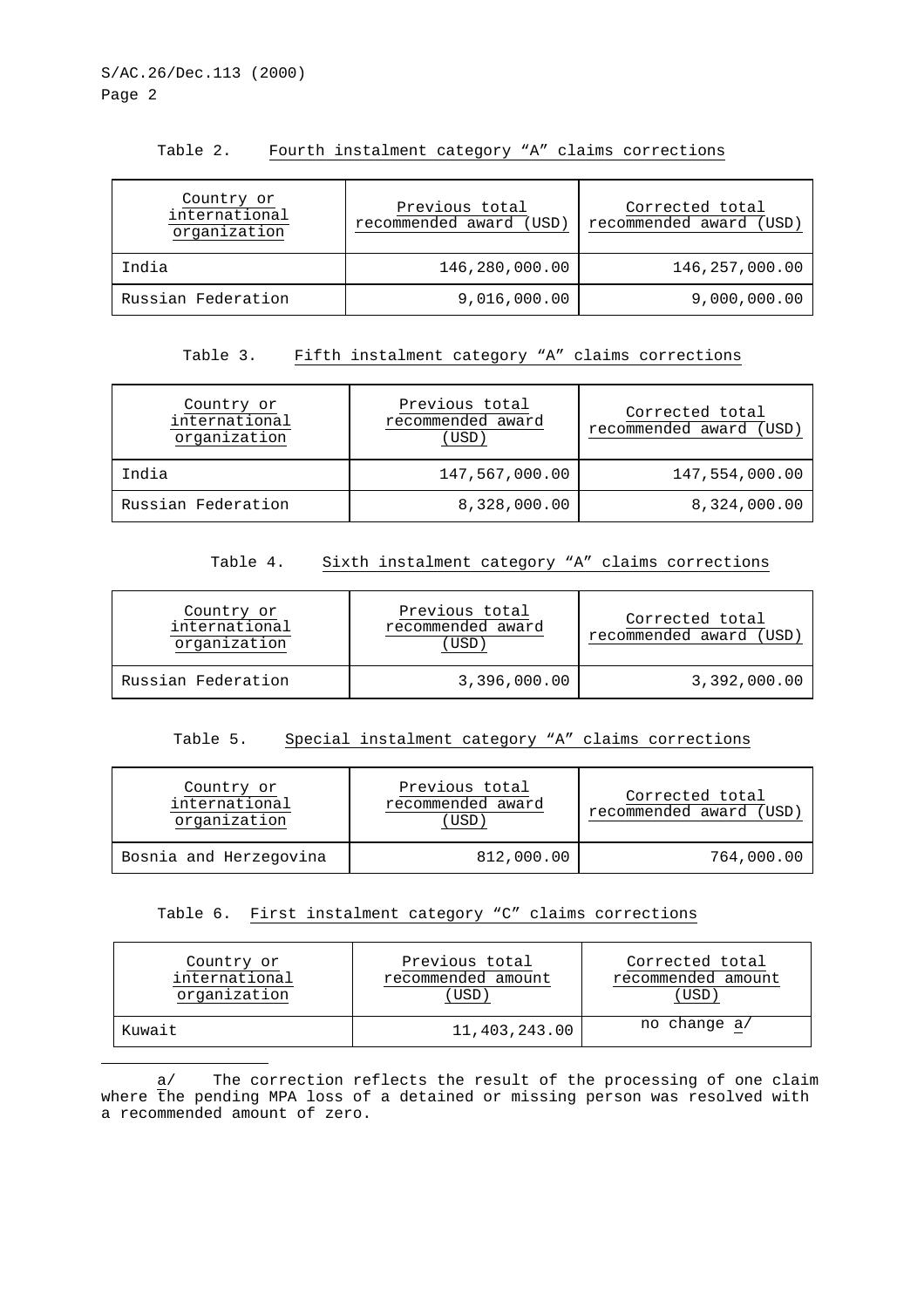| Country or<br>international<br>organization | Previous total<br>recommended amount<br>USD) | Corrected total<br>recommended amount<br>(USD) |
|---------------------------------------------|----------------------------------------------|------------------------------------------------|
| India                                       | 70,386,682.69                                | 70,386,164.01                                  |
| Lebanon                                     | 26,553,427.20                                | 26,622,550.73                                  |

#### Table 7. Second instalment category "C" claims corrections

### Table 8. Fifth instalment category "C" claims corrections

| Country or<br>international<br>organization | Previous total<br>recommended amount<br>(USD) | Corrected total<br>recommended amount<br>(USD) |
|---------------------------------------------|-----------------------------------------------|------------------------------------------------|
| Sudan                                       | 15,976,107.94                                 | 15,982,997.21                                  |
| United Kingdom                              | 2,647,548.89                                  | 2,672,662.94                                   |

## Table 9. Sixth instalment category "C" claims corrections

| Country or<br>international<br>organization | Previous total<br>recommended amount<br>(USD) | Corrected total<br>recommended amount<br>(USD) |
|---------------------------------------------|-----------------------------------------------|------------------------------------------------|
| India                                       | 104,976,428.50                                | 104,972,916.39                                 |
| Jordan                                      | 181,695,730.15                                | 181, 792, 145. 37                              |
| Spain                                       | 267, 255.38                                   | 272, 255.38                                    |
| Sudan                                       | 21,732,162.24                                 | 21,752,650.13                                  |
| UNDP Kuwait                                 | 10,397,658.83                                 | 10, 435, 819, 73                               |
| UNHCR Canada                                | 958,580.14                                    | 967, 432, 25                                   |
| UNRWA Gaza                                  | 2,574,693.22                                  | 2,579,883.53                                   |

# Table 10. Seventh instalment category "C" claims corrections

| Country or international<br>organization | Previous total<br>recommended amount<br>(USD) | Corrected total<br>recommended amount<br>(USD) |
|------------------------------------------|-----------------------------------------------|------------------------------------------------|
| Croatia                                  | 193,451.02                                    | 205, 543, 44                                   |
| Germany                                  | 2, 241, 250.07                                | 2, 228, 287. 11                                |
| Jordan                                   | 281,976,641.68                                | 282,081,956.56                                 |
| Kuwait                                   | 787,946,915.96                                | 788,169,338.64                                 |
| Lebanon                                  | 15,671,083.55                                 | 15,679,633.73                                  |
| Pakistan                                 | 74,567,250.14                                 | 74,572,959.48                                  |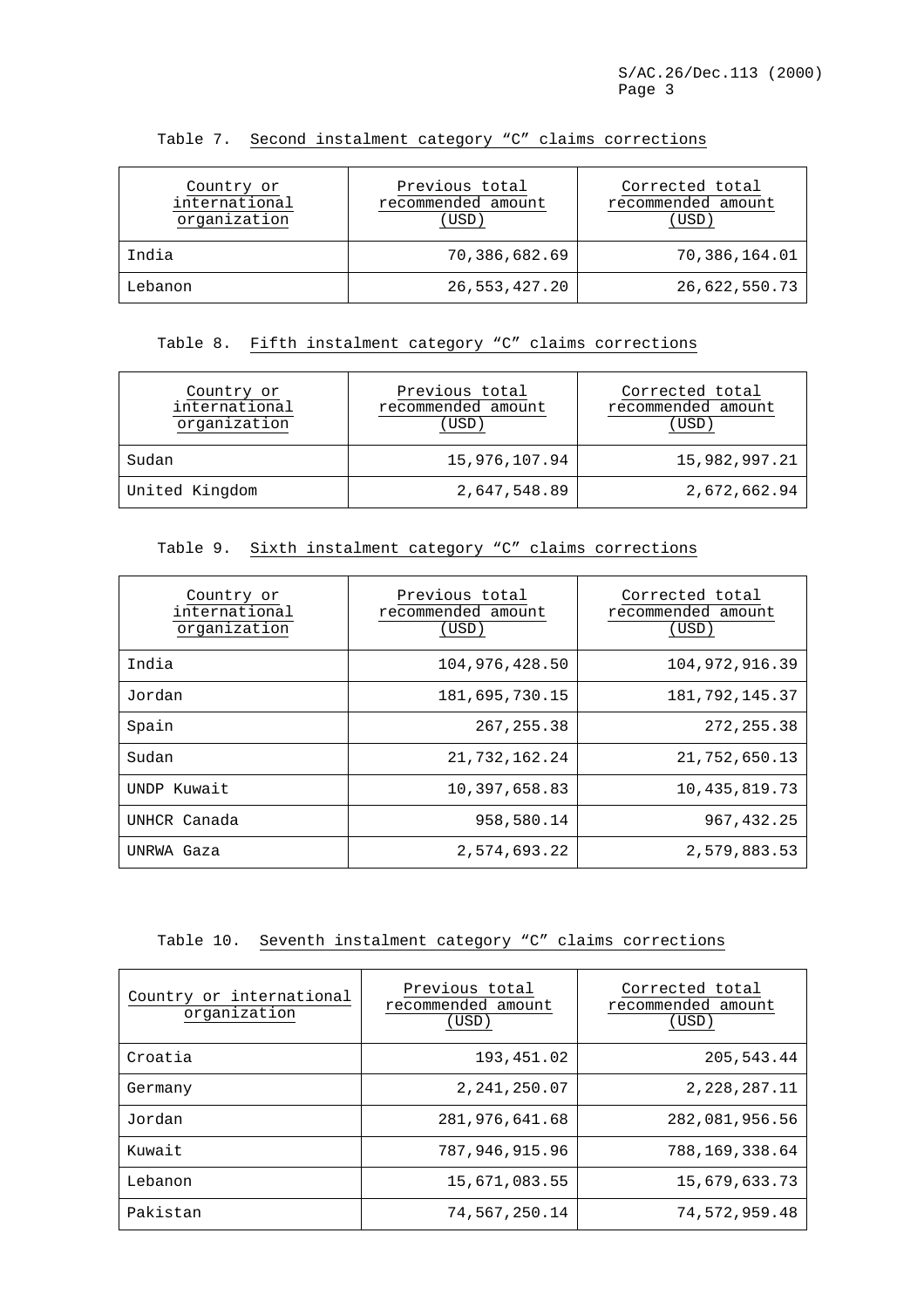### S/AC.26/Dec.113 (2000) Page 4

| Country or international<br>organization | Previous total<br>recommended amount<br>(USD) | Corrected total<br>recommended amount<br>(USD) |
|------------------------------------------|-----------------------------------------------|------------------------------------------------|
| Sudan                                    | 14,831,979.54                                 | 14,834,688.88                                  |
| UNHCR Canada                             | 1,121,785.59                                  | 1, 125, 145.59                                 |

2. Decides also that, based on the above corrections, the revised recommended awards by instalment are as follows:

Table 11. Revised total recommended awards for category "A" claims

| Instalment                          | Previous total<br>recommended award<br>(USD) a/ | Corrected total<br>recommended award<br>(USD) |
|-------------------------------------|-------------------------------------------------|-----------------------------------------------|
| First                               | 189,599,500.00                                  | no change                                     |
| Second                              | 641, 244, 500.00                                | 641, 240, 500.00                              |
| Third                               | 531,496,500.00                                  | no change                                     |
| Fourth                              | 732,644,000.00                                  | 732,605,000.00                                |
| Fifth                               | 782,653,000.00                                  | 782,636,000.00                                |
| Sixth                               | 315,396,000.00                                  | 315, 392, 000.00                              |
| Special (Pakistan)                  | 2,554,500.00                                    | no change                                     |
| Special (Bosnia and<br>Herzegovina) | 812,000.00                                      | 764,000.00                                    |

a/ The previous total recommended award amounts in this column include the initial awards approved by the Governing Council in its decisions 22, 28, 29, 31, 33, 38, 67 and 101 (S/AC.26/Dec.22 (1994), S/AC.26/Dec.28 (1995), S/AC.26/Dec.29 (1995), S/AC.26/Dec.31 (1995), S/AC.26/Dec.33 (1995), S/AC.26/Dec.38 (1996), S/AC.26/Dec.67 (1999) and S/AC.26/Dec.101 (2000)) and subsequent corrections approved by the Governing Council in its decisions 42, 44, 51, 54, 57, 71, 79, 85, 95, 99 and 109 (S/AC.26/Dec.42 (1997), S/AC.26/Dec.44 (1997), S/AC.26/Dec.51 (1998), S/AC.26/Dec.54 (1998), S/AC.26/Dec.57 (1998), S/AC.26/Dec.71 (1999), S/AC.26/Dec.79 (1999), S/AC.26/Dec.85 (1999), S/AC.26/Dec.95 (2000), S/AC.26/Dec.99 (2000) and S/AC.26/Dec.109 (2000)).

Table 12. Revised total recommended awards for category "C" claims

| Instalment | Previous total<br>recommended award<br>(USD)<br>a/ | Corrected total<br>recommended award<br>(USD) |
|------------|----------------------------------------------------|-----------------------------------------------|
| First      | 51,086,478.00                                      | no change                                     |
| Second     | 431,675,084.34                                     | 431, 743, 689. 19                             |
| Third      | 324,883,154.77                                     | no change                                     |
| Fourth     | 654,598,151.73                                     | no change                                     |